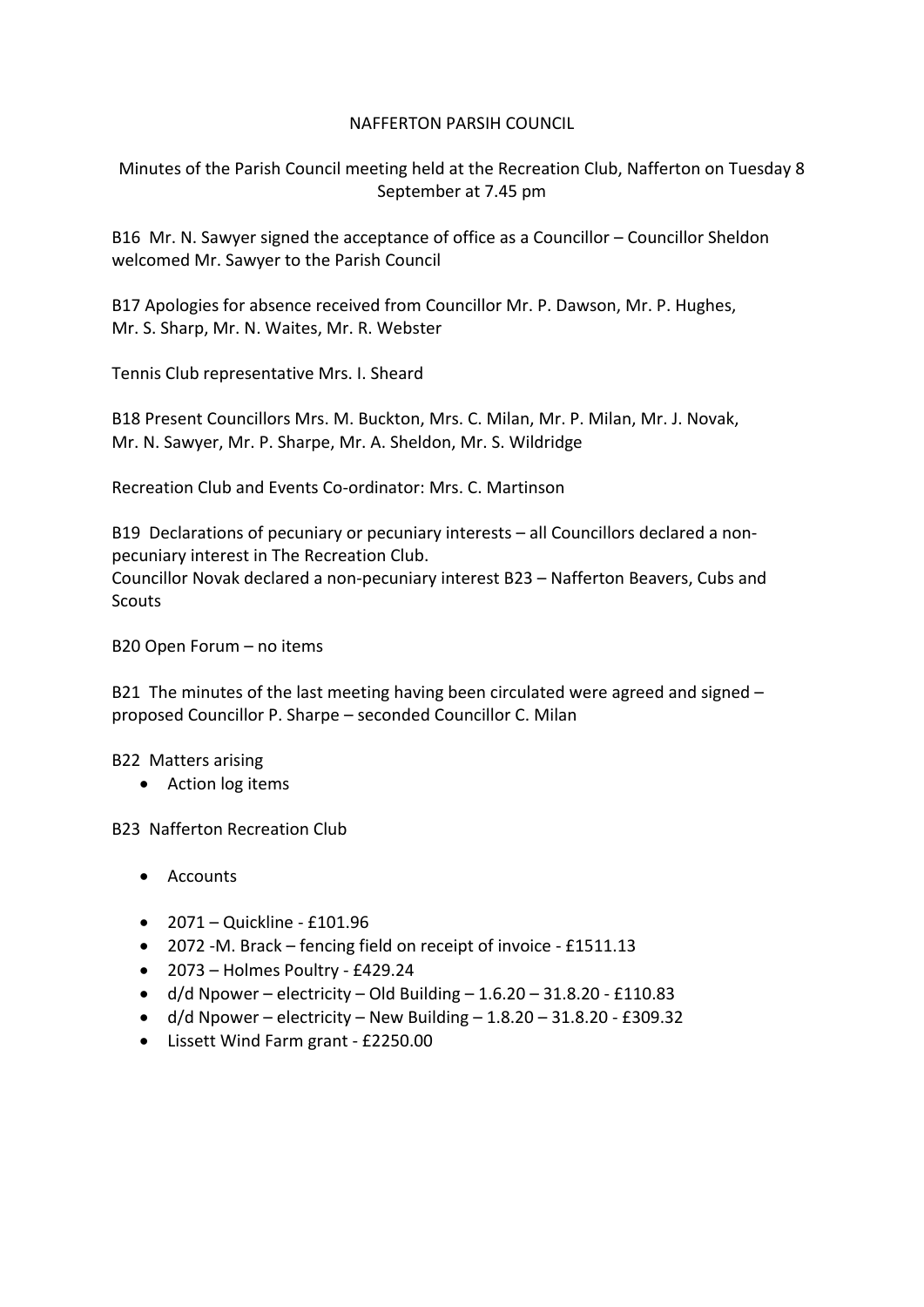- Action log
- 7.7.20 1. Old Rec Club maintenance on going
- 9. Old Rec Club building Councillor Novak explained to the meeting that the Nafferton Branch of Beavers, Cubs and Scouts had moved from Nafferton School to the Village Hall at Wansford – the building would be required for 2 or 3 nights per week. In consultation with the Bowls Club it was agreed to welcome the Beavers, Cubs and Scouts to the Old Recreation Club building
- 8. New Rec Building H & S issues on going
- Report from Recreation Club Events Organiser
- Nafferton Brownies had enquired about using the Recreation Club on going
- Many enquiries and bookings
- The meeting agreed not to give an extra discounts for group bookings the current discount of 10% for block bookings of 6 meetings or more to continue
- Bonfire 5 for some type of Bonfire evening report next meeting
- The acoustics in The Recreation Club were discussed Mrs. Martinson to make enquiries regarding remedying the problem – October meeting
- Allotments
- Action log
- 3. Allotment container to be painted by the allotment holders on going
- $\bullet$  3.1 Green containers to be repainted on going

# B24 The Mere

- Action log
- 2 Mere maintenance 3.10.20
- 2.1 letters to residents local to the Mere informing them of lowering of the Mere
- 2.2 Liaise with Richard the Mere man owner of Maltings Sluice to lift it will not be possible to lift the sluice – Councillor Novak to obtain a quote to repair the rotten sluice – a decision will be made on receipt of the quote.
- 2.3 The PC boat now in good order quote to be obtained for 4 life jackets
- 4. Life Buoy all in order
- Clerk to contact Environment Agency regarding vermin in the area of The Mere.
- The Mere maintenance schedule was discussed:
- Councillor Wildridge proposed the Environment Agency be contacted regarding a possible exit drain blockage at The Mere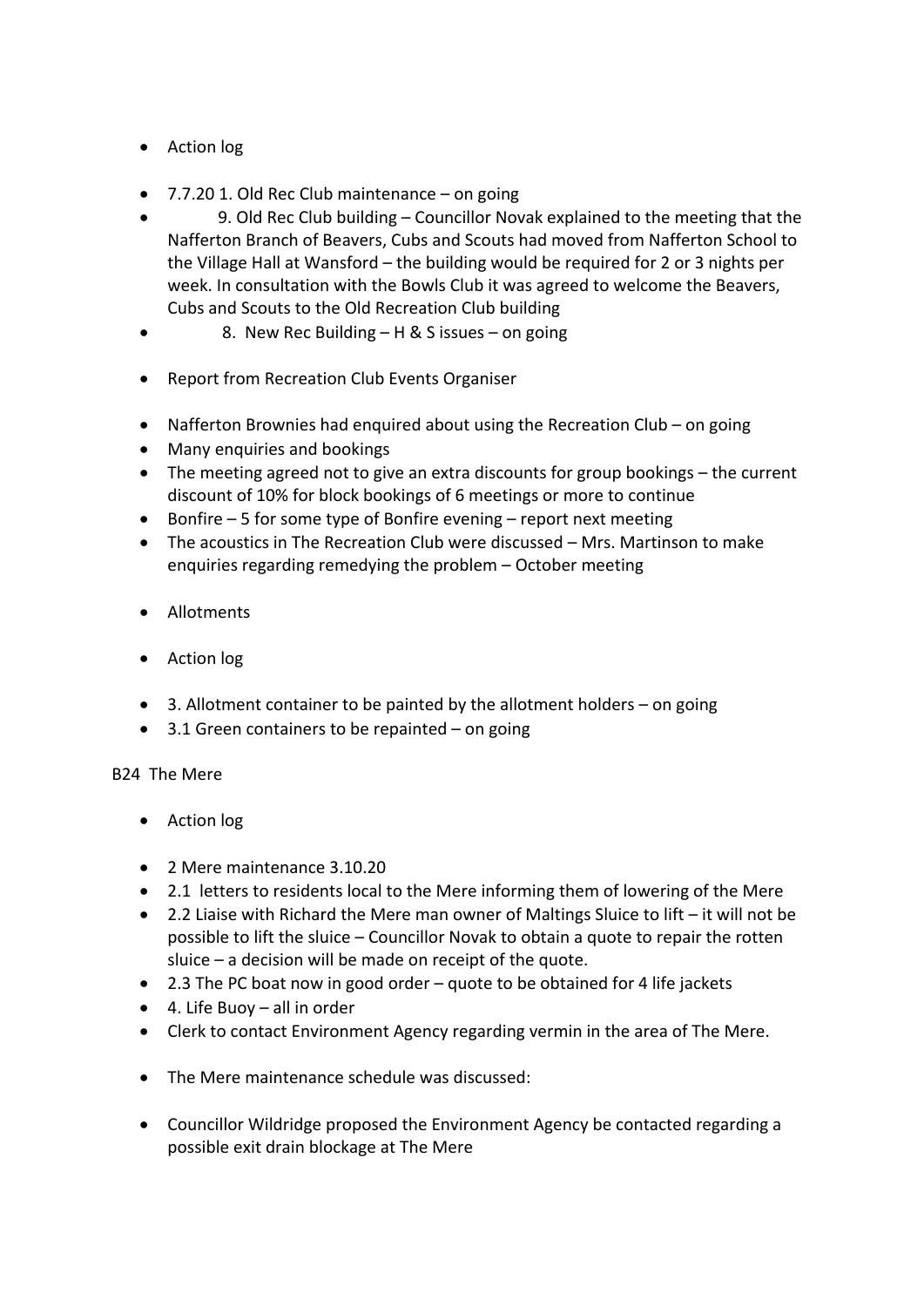- Councillor Sharpe proposed that 5 boxes of lights should be purchased seconded Councillor P. Milan – all in favour – a new socket needs to be purchased for on the island
- The island erosion was discussed Councillor Wildridge to take a look.
- Councillor Sharpe proposed that a budget of £1500 would be available for stone etc for The Mere or island – seconded Councillor Sawyer – all in favour

B25 Flooding/Drainage report – the drain on Coppergate/Nethergate discussed – advise ERYC of the problem

## B26 Planning

20/02626/TCA – Nafferton Conservation Area – Crown box Elder, 1 Whitebeam, 1 Himalayan Birch by 1.5 metres – The Mouse House, 11 Nethergate, Nafferton – request the cutting back of the on street hedge at the same time.

20/01150/PLF – Erection of a replacement livestock unit – Pockthorpe Hall, Pockthorpe – granted

## B27 Correspondence

Jennie Jarvis – Nafferton Play area – advice offered Mr. & Mrs. R. Small – Cuts to Nafferton Rail Services – discussed/filed

### B28 Committee Reports

- Village Hall no representative
- Feoffee no meeting
- Jefferson Hodgson no meeting
- Play area Action log:
- 5. Playground maintenance: the required spares to repair the swings had been received and repairs will be completed asap
- Gym equipment to be painted
- Councillor Sheldon proposed that no signs should be purchased for the gym equipment – seconded Councillor Sawyer – all in favour
- Damage had been caused to a piece of equipment in the small Play area (a flower) Play area reps to repair.

### B29 Village Maintenance

### Action log

- 6. Bus Shelter repairs on going
- 7. Telephone boxes to be painted Ross Holmes